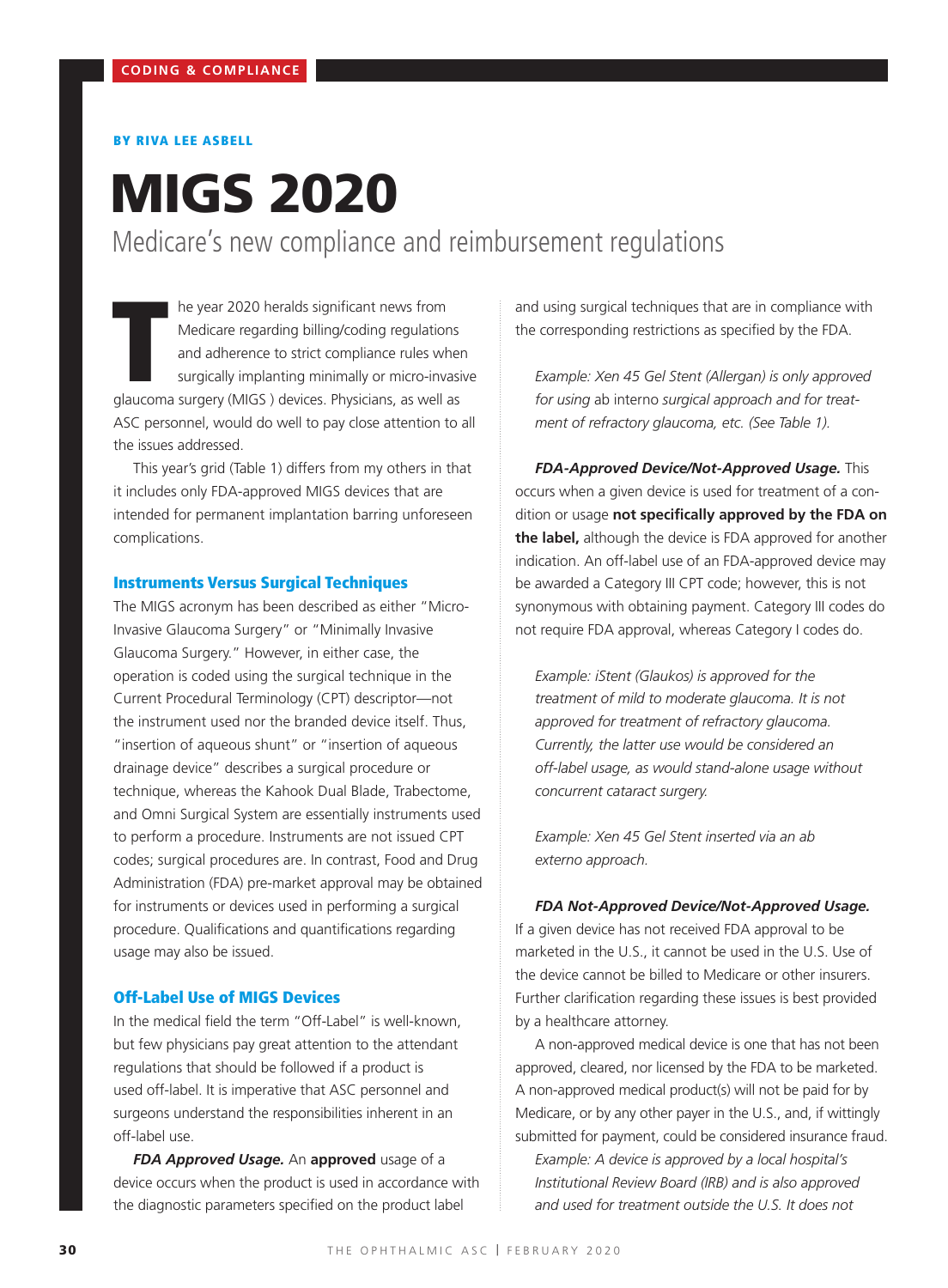| <b>TABLE 1</b><br>A SNAPSHOT OF THE CURRENT STATUS OF FDA-APPROVED MIGS IMPLANTED DEVICES<br>Data as of January 2020 . ©2020 Riva Lee Asbell |                     |                                                                                                                                                                                                                                         |                                                             |                                                                                                                                                                                                                                                  |                                                                                                                                                                                                                                                                                                                                                 |  |  |
|----------------------------------------------------------------------------------------------------------------------------------------------|---------------------|-----------------------------------------------------------------------------------------------------------------------------------------------------------------------------------------------------------------------------------------|-------------------------------------------------------------|--------------------------------------------------------------------------------------------------------------------------------------------------------------------------------------------------------------------------------------------------|-------------------------------------------------------------------------------------------------------------------------------------------------------------------------------------------------------------------------------------------------------------------------------------------------------------------------------------------------|--|--|
| <b>Brand</b><br><b>Name</b>                                                                                                                  | <b>Manufacturer</b> | <b>Mechanism</b><br>of Action                                                                                                                                                                                                           | <b>CPT Code</b>                                             | <b>FDA Approvals</b>                                                                                                                                                                                                                             | <b>Comments</b>                                                                                                                                                                                                                                                                                                                                 |  |  |
| CyPass<br>Micro-Stent                                                                                                                        | Alcon, Inc          | Shunts aqueous from the<br>anterior chamber to the<br>supraciliary space.                                                                                                                                                               | 0474T                                                       | N <sub>0</sub><br>Approval<br>withdrawn by<br><b>Alcon and FDA</b><br>in 2018                                                                                                                                                                    | $\rightarrow$ Requires performance in<br>conjunction with cataract<br>extraction.<br>$\rightarrow$ For use with mild to<br>moderate glaucoma.<br>See article for removal and<br>revision information.                                                                                                                                           |  |  |
| Hydrus<br>Microstent                                                                                                                         | Ivantis, Inc.       | Implanted within Schlemm's<br>canal to facilitate aqueous<br>outflow by stretching the wall<br>and scaffolding the canal,<br>potentially allowing for a<br>larger area of flow within the<br>aqueous outflow distal system.             | 0191T*<br>(Manufacturer's<br>Recommendation)                | <b>YES</b>                                                                                                                                                                                                                                       | $\rightarrow$ Requires performance in<br>conjunction with cataract<br>extraction.<br>$\rightarrow$ For use with mild to<br>moderate glaucoma.                                                                                                                                                                                                   |  |  |
| iStent                                                                                                                                       | Glaukos, Inc.       | Shunts aqueous from the<br>anterior chamber through<br>the trabecular meshwork into<br>Schlemm's canal.                                                                                                                                 | 0191T*<br>$[+0376T^*$ $\blacksquare$ #]                     | <b>YES</b><br><b>FDA approval</b><br>only for Initial<br><b>Stent Insertion</b>                                                                                                                                                                  | $\rightarrow$ Requires performance in<br>conjunction with cataract<br>extraction.<br>$\rightarrow$ For use with mild to<br>moderate glaucoma.<br>$\rightarrow$ Current treatment with ocular<br>hypotensive medication.                                                                                                                         |  |  |
| iStent Inject                                                                                                                                | Glaukos, Inc.       | Two stents shunt aqueous from<br>the anterior chamber through<br>the trabecular meshwork<br>into the canal of Schlemm.<br>Two stents are implanted<br>sequentially using an injector<br>inserted one time into the<br>canal of Schlemm. | $0191T^*$                                                   | <b>YES</b><br><b>MEDICARE</b><br><b>LCDs PROHIBIT</b><br><b>BILLING FOR</b><br><b>TWO DEVICES</b><br><b>WHEN USING</b><br><b>ONE INJECTOR</b><br><b>LOADED WITH</b><br><b>TWO DEVICES.</b><br>APPLIES TO ASC<br>AND PHYSICIAN<br><b>SERVICES</b> | $\rightarrow$ Requires performance in<br>conjunction with cataract<br>extraction.<br>$\rightarrow$ For use with mild to<br>moderate glaucoma.                                                                                                                                                                                                   |  |  |
| XEN 45 Gel<br>Stent                                                                                                                          | Allergan, Inc.      | XEN 45 Gel Stent shunts<br>aqueous from the anterior<br>chamber to subconjunctival<br>space creating an ab interno<br>bleb that becomes, over time, a<br>low-lying drainage area.                                                       | 0449T<br>$[-0450T for$<br>each additional<br>device $*H$ #] | <b>YES</b><br><b>MOST MACs</b><br><b>APPROVE</b><br><b>ONLY FOR</b><br><b>REFRACTORY</b><br><b>GLAUCOMA</b> and<br><b>REQUIRE</b><br><b>SPECIFIC</b><br><b>GLAUCOMA</b><br><b>TRAINING and</b><br><b>EXPERIENCE OF</b><br>THE SURGEON            | FDA approved use of the<br>XEN 45 Gel Stent and the<br>XEN Injector for patients<br>with refractory glaucoma<br>who failed previous surgical<br>treatment or in patients with<br>primary open angle glaucoma,<br>pseudoexfoliative or pigmentary<br>glaucoma with open angles that<br>are unresponsive to maximum<br>tolerated medical therapy. |  |  |

\*Medicare does not consider additional stent placement as medically necessary.

 Medicare packages additional codes so that only one device is reimbursed. At this time use of a second device is an off-label use and considered a non-covered code. Two devices packaged in one injector will be reimbursed as one procedure only.

+ Add-on codes (indicated by a +) must be used with a primary code and cannot be used independently.

# Category III Codes +0376T and +0450T are **not** eligible for Medicare reimbursement. (See Footnote 2.)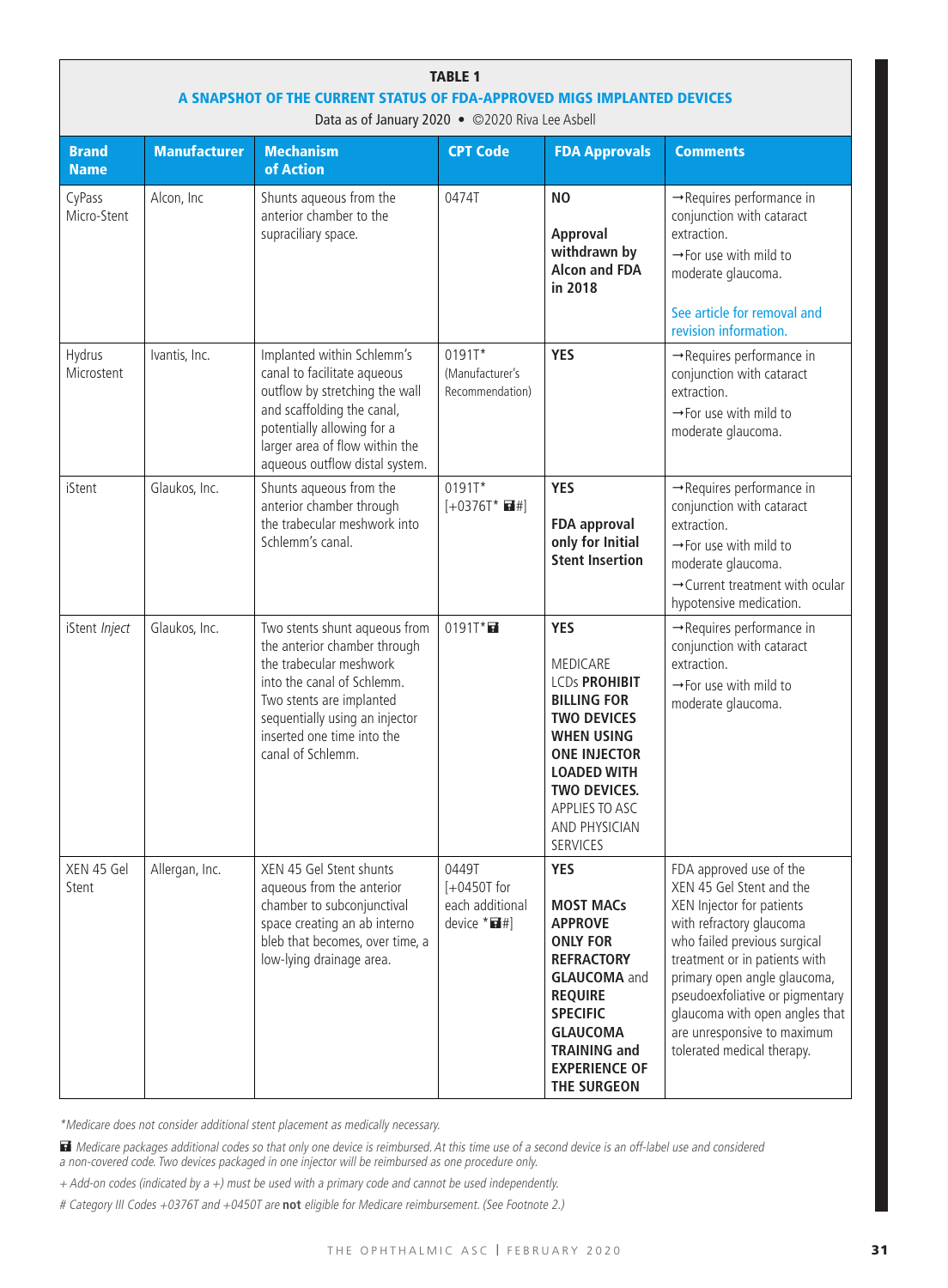*have FDA approval. This is a totally non-covered service for both the ASC and the surgeon. It is illegal to bill Medicare for the surgery or the device.* 

*Example: Insertion of a MINInject device from Europe. (See Footnote 1.)*

*Informed Consent.* When a device is used off-label, it is mandatory that a separate informed consent be issued to the patient that specifies it is being used as such. This may be one of the most overlooked compliance issues in ophthalmology and is extremely important. OMIC has a sample informed consent form for off-label use on its website (https://bit.ly/37Imw83).

Furthermore, if a risk management event does occur, the physician may not be able to present a sufficient defense. The ASC may be co-joined. It is best to consult with a healthcare attorney on this issue.

# Medicare's New/Revised Local Coverage Determinations (LCDs) for MIGS Surgery

New LCDs have been issued or revised resulting in only one Medicare Administrative Contractor (MAC)—Wisconsin Physician Services—that defaulted on issuing a MIGS surgery LCD by the end of 2019.

In summary, currently only 15 out of the 50 states + U.S. territories do not have a policy specific to iStent Inject, although there are policies regarding other MIGS devices. So, with the exception of states covered by Wisconsin Physician Services, physicians billing for MIGS surgery in all the other states and territories are obliged to follow their MAC's LCD. Let's take a look at some of the main provisions and reimbursement regulations generally found.

*Billing/Coding for More Than One Surgery and/or*  **Device.** For ASCs this is quite straightforward: the use of any additional devices used in MIGS surgery is regulated by the N1 modifier signifying that additional devices are packaged and *may only be billed once* by the ASC. This applies to iStent as well as iStent Inject and other products such as Hydrus and Xen 45 Gel Stent.

*Billing/Coding for Supraciliary or Suprachoroidal*  **Devices.** It is unlikely that the FDA will approve future supraciliary or suprachoroidal devices without long-term studies of corneal endothelial loss.

*Sample Regulation Found in Medicare (MACs) LCDs.* Excerpts from the Novitas-Solutions, Inc. LCD (L38223) Micro-Invasive Glaucoma Surgery (MIGS) and Article (A56633) Billing and Coding: Micro-Invasive

Glaucoma Surgery (MIGS) are presented (boldface added by author): https://bit.ly/2QV5pZF.

## Covered Indications

Glaucoma surgical aqueous drainage devices will be considered medically reasonable and necessary when approved by the FDA and used within accordance of the FDA-approved/ cleared indications.

- *1. A single insertion per eye of an anterior segment aqueous drainage device(s), without extraocular reservoir, via internal approach into the trabecular meshwork or with creation of intraocular reservoir into the supraciliary space is considered medically reasonable and necessary in conjunction with cataract surgery for the treatment of adults with mild or moderate open-angle glaucoma and a cataract when the individual is currently being treated with an ocular hypotensive medication.*
- *2. A single insertion per eye of an aqueous drainage device(s) without extraocular reservoir, via internal approach into the subconjunctival space is considered medically reasonable and necessary as a standalone treatment for refractory glaucoma, defined as prior failure of filtering/cilioablative procedure and/or uncontrolled IOP (progressive damage and/or mean diurnal medicated IOP greater than or equal to 20 mmHg) on maximally tolerated medical therapy (i.e., greater than or equal to 4 classes of topical IOP-lowering medications, or fewer in the case of tolerability or efficacy issues).*

## Limitations

The following are considered **not medically reasonable and necessary:**

- *1. Glaucoma drainage devices that do not have FDA approval/clearance and/or devices that have been recalled.*
- *2. Glaucoma drainage devices used outside of the FDA approval/clearance.*
- *3. Insertion of an anterior segment aqueous drainage device without extraocular reservoir, via internal approach into the suprachoroidal space.*
- *4. Additional insertions of anterior segment aqueous drainage device(s) without extraocular reservoir, via internal approach into the trabecular meshwork.*
- *5. Additional insertions of aqueous drainage device(s) without extraocular reservoir, via internal approach into the subconjunctival space.*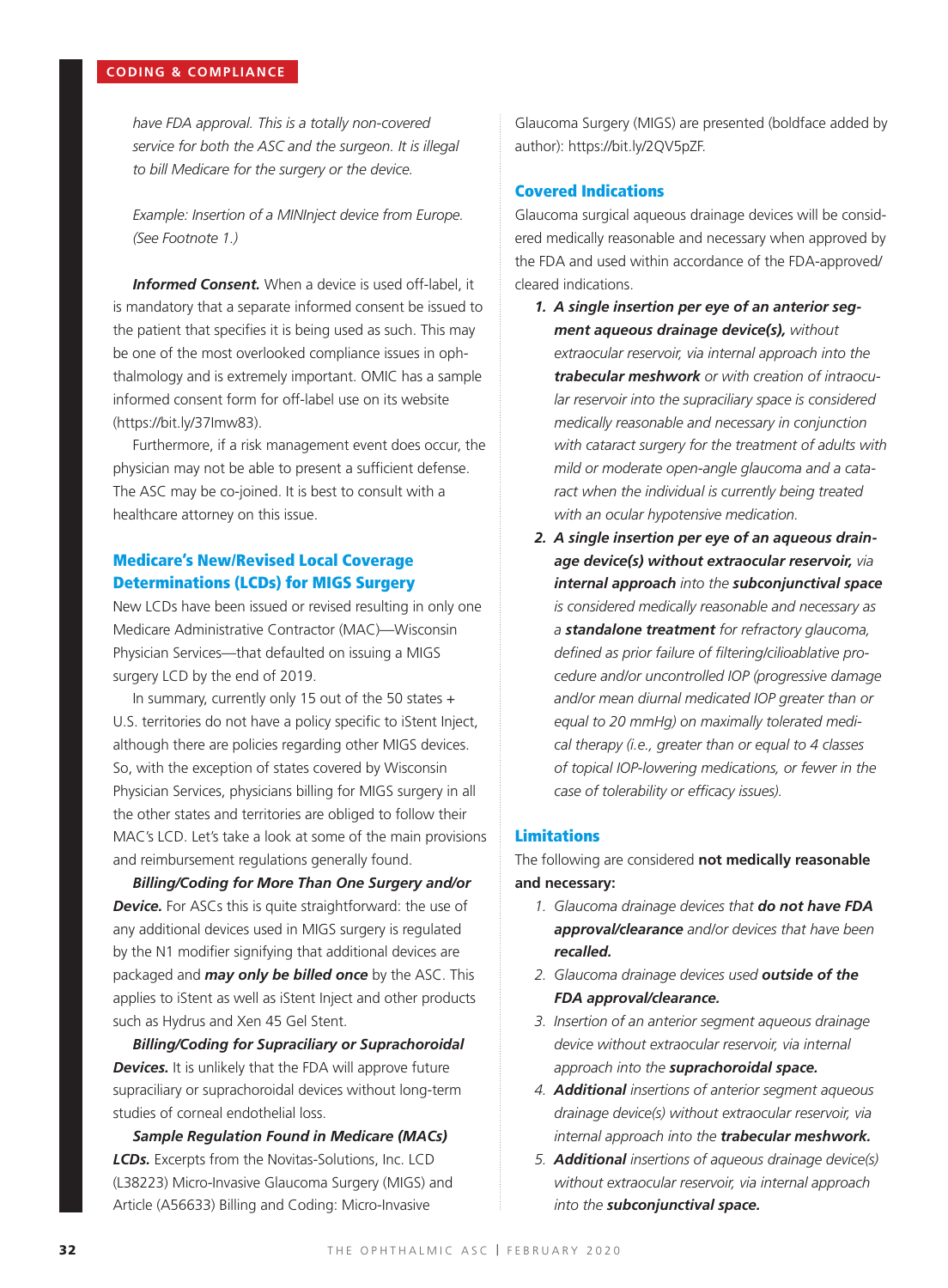- *6. A single insertion of an FDA-approved/cleared anterior segment aqueous drainage device(s) without extraocular reservoir, via internal approach into the trabecular meshwork or with creation of intraocular reservoir via internal approach into the supraciliary space not performed in conjunction with cataract surgery.*
- *7. Goniotomy procedure performed in conjunction with the insertion of a glaucoma drainage device. Routine performance of goniotomy with insertion of a glaucoma drainage device may be subject to focused medical review.*
- *8. Trabeculectomy procedure performed in conjunction with the insertion of a glaucoma drainage device. Routine performance may be subject to focused medical review.*
- *9. Insertion of glaucoma drainage device(s) (e.g., one or two microstents) into the trabecular meshwork or into the supraciliary space are limited to one insertor per eye when performed in conjunction with cataract surgery and when the medically reasonable and necessary criteria as stated above are met.* 
	- *• Additional insertor use for device insertions on one eye is considered not medically reasonable and necessary.*
- *10. Insertion of glaucoma drainage device(s) into the subconjunctival space are limited to one insertion per eye per day when the medically reasonable and necessary criteria as stated above are met.* 
	- *• Additional device insertions are considered not medically reasonable and necessary.*

At this point in time, MACs *neither cover nor pay for the add-on code +0376T* (Insertion of anterior segment aqueous drainage device, without extraocular reservoir; internal approach, into the trabecular meshwork; each additional device insertion [list separately in addition to code for primary procedure]) and this second device is not considered medically necessary. *The insertion of a second stent never did receive FDA premarket approval* even when CPT Category III code +0376T was issued. The idea was to use an additional device concurrently in conjunction with placement of an iStent. It is sometimes erroneously recommended to bill for a second device on the physician side after placing an iStent or iStent *Inject.* The new LCDs are quite clear on this. How could an ASC bill for two iStent *Injects* when only one device containing one injector and two stents is purchased as one unit?

been previously delineated by Medicare in-depth nor as detailed as they now are, so it behooves each physician performing the surgery, reimbursement personnel, and individuals responsible for compliance to ascertain that all procedures are coded and billed properly. ASCs may want to monitor the surgeon's coding to make sure it is correct and corresponds to their own.

## Provider Education and Qualifications

The Novitas-Solutions, Inc. policy addresses—as do others physician training and qualifications pertaining to the performance of MIGS procedures:

#### Provider Qualifications

*Services will be considered medically reasonable and necessary only if performed by appropriately trained providers. This training and expertise must have been acquired within the framework of an accredited residency and/or fellowship program in the applicable specialty/subspecialty or must reflect extensive continued medical education activities. If these skills have been acquired by way of continued medical education, the courses must be comprehensive, offered or sponsored or endorsed by an academic institution in the United States and/or by the applicable specialty/subspecialty society in the United States, and designated by the American Medical Association (AMA) as Category I Credit.*

- *• Provider Specialties* 
	- *• Insertion of glaucoma drainage devices addressed in this LCD must be performed by a qualified physician (MD or DO) who is a board certified ophthalmologist having completed a residency and/or fellowship program and maintains ongoing certification in ophthalmology.*
	- *• In addition, insertion of a substitute standalone drainage device into the subconjunctival space without associated cataract extraction must be performed by an ophthalmologist with experience with trabeculectomy and bleb management.*

## Coding for Complications of MIGS Procedures

Complications occurring with MIGS-implanted devices need to be coded properly in order to obtain reimbursement. A complication that occurs after the surgery is often coded differently from complications that occur intraoperatively that only require use of a modifier. Guidance for coding subsequent procedures related to handling of complications related to the initial insertion, regardless of time frame, is offered here.

In summary, these are new regulations that have not